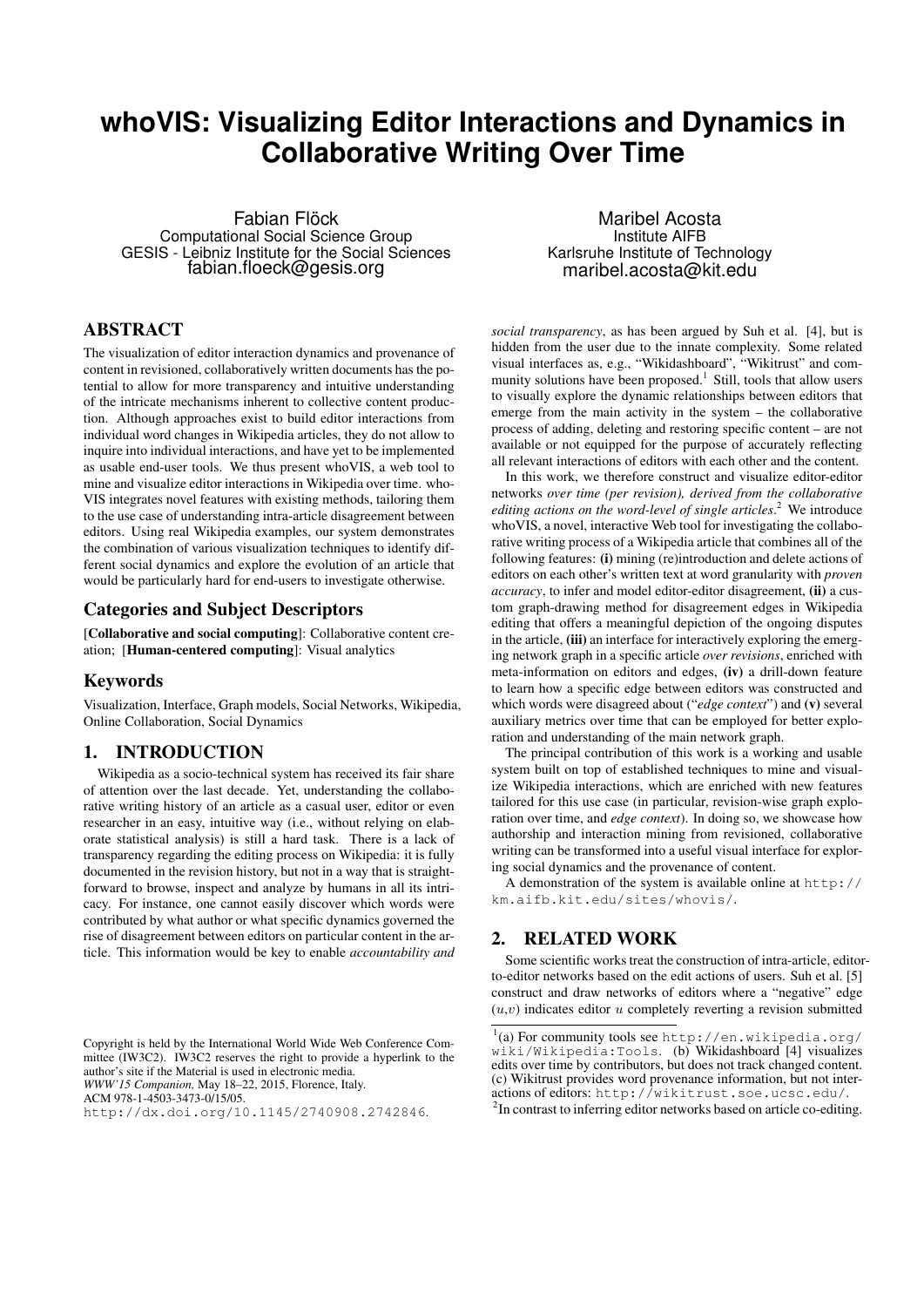by  $v$ , removing  $v$ 's content. Still, in [5] disagreement is detected only where an editor resets the article content to an exact duplicate of an earlier revision. Although this method covers a large part of edit actions, it does not comprise all reverts and disagreement actions (e.g., partial reverts). Consequently, Brandes et al., who initially proposed a similar approach, recognize in later work [1] that this method does "not consider who deletes how much of whose edits or who restores whose edits deleted by whom. However, [...] it is exactly this information that enables us to characterize individual authors and groups of authors". To enable a more fine grained network construction and depiction, they hence improve this method in [1] to infer an edge  $(v, u)$ , weighted with the exact words written by editor  $u$  that were subsequently (dis)agreed on by editor  $v$ .

Similarly, Maniu et al. [3] infer a signed network of positive (agree) and negative (disagree) relations between editors by (among other relationships) extracting changed words via text deltas. However, to verify if an edit actually constitutes a revert to a former revision, the actual text editing actions are not taken into account but only the fairly sparse edit comments.

None of these approaches have seen an implementation as an interactive web-interface for revision-wise network exploration yet, and neither offers possibilities for exploring from what content dissent specific edges were constructed.

## 3. NETWORK CONSTRUCTION AND VI-SUALIZATIONS

### 3.1 Mining of editor-text interactions

As a basis for the construction of the editor interaction network, we use the "WikiWho" algorithm [2] that computes, per revision, the authorship of each word (token) within a Wikipedia article.<sup>3</sup> WikiWho has been shown to fulfill this task more accurately (avg. 95% correct authorship attribution) and efficiently than previous solutions. It thereby can guarantee a certain degree of quality of the base data we build our editor interaction extraction upon. In this work, we extend WikiWho<sup>4</sup> to track which editors add, delete and reintroduce which tokens of the article text. In case of deletion, our extension of WikiWho monitors who has originally, i.e., for the first time, written the text; in case of reintroduction, it keeps track of the original author and the deleter of the restored text, as well as any additional delete or reintroduce actions by any later editors.

#### 3.2 Network model - Constructing interaction edges between editors over time

To model how the edit actions of an editor relate her to other editors, we extend the model introduced by Brandes et al. [1]. Yet, as outlined in Section 1, we aim to provide the editor interaction network graph for each revision of the article to illustrate its evolution *over time*, instead of showing only the state of the network at the last available revision. Moreover, even when drawing the network of every revision  $r_i$  in the sequence, merely aggregating for all editors all interaction edges stemming from all previous revisions  $r_1, \ldots, r_{i-1}$  is not sufficient for our visualization use case for two reasons. (i) The network graph quickly grows to be cluttered with a high amount of nodes and edges (already at around 70-90 revisions for most articles) and it thus becomes impractical for a user to distinguish interactions between individual editors or see patterns in a sub-graph as nodes and edges highly overlap. (ii) The "current state" of recent interactions patterns for a revision is not (easily)

observable if graph elements generated in older revisions never disappear and thus can be hardly distinguished from recently created elements that might highlight a currently more relevant editing dynamic. On these grounds, we draw the editor network for each revision  $r_i$  by excluding actions previous to a threshold (window)  $r_{i-\omega}$ ; we used  $\omega = 50$  for the presented implementation.

In the following, we provide a formal definition of the network interactions employed in this work. Given a Wikipedia page  $p$  and its history of revisions  $r_1, ..., r_N$ , the edit interaction network associated with p is defined as an N-tuple  $\overline{G}_{\omega} = (G_1, ..., G_N)$  where  $\omega$  is the window size and each  $G_i$  is defined as follows:

- $G_i = (V_i, E_i, \alpha_i, w_i)$  is the graph of interactions occurring within the window, i.e., between revisions  $r_{i-\omega}$  and  $r_i$ .
- The nodes  $V_i$  correspond to editors that have done at least one edit on p between  $r_{i-\omega}$  and  $r_i$ , or authors with at least one word originally written by them still present in  $r_i$ .
- The set of edges  $E_i \subseteq V_i \times V_i$  encodes the edit interactions among editors. An edge  $(u, v) \in E_i$  if editor u performed one of the following actions towards  $v$ :
	- (a)  $u$  *deletes* text that has been **originally** written by  $v$ ; the number of words deleted by  $u$  in  $r_i$  and written by  $v$  at earlier revision  $r_i (r_i < r_i)$  is denoted as  $delete_i(u, v)$ ;
	- (b) u *undoes a delete* by v by reintroducing the deleted text; the number of words restored by  $u$  in  $r_i$ , deleted by  $v$  at revision  $r_j(r_j < r_i)$  is denoted by undo\_delete<sub>i</sub> $(u, v)$ ;
	- (c) as an extension to [1] we include a further crucial relation that often appears in conflicts or after vandalism: u *undoes a reintroduction* of text by v, while the text originally could have been written by a different author;  $undo\_reintro_i(u, v)$ denotes the number of words deleted by  $u$  in revision  $r_i$ , reintroduced by v at revision  $r_j (r_j \, < \, r_i)$ . This type of action is always linked to a delete action that triggers the creation of an edge  $(u, w) \in E_i$ , since u deletes words originally written by w during the undo of the reintroduction of v in  $r_i$ .
- $-\alpha_i : V_i \to \mathbb{N}_0$ , for each node  $u \in V_i$ ,  $\alpha_i(u)$  corresponds to the number of words in  $r_i$  that are originally authored by  $u$ .
- $-w_i : E_i \rightarrow \mathbb{N}$  corresponds to the edge weight function. It measures the disagreement between editors  $u$  and  $v$ . For each  $(u, v) \in E_i$ ,  $w_i(u, v)$  is calculated as follows:

$$
\sum_{j=i-\omega}^{i}delete_j(u,v) + undo\_delete_j(u,v) + undo\_reintro_j(u,v)
$$

In accordance with Brandes et al. [1], these relationships are interpreted as *disagreement* (or negative) edges between editors. Positive relationships are not included for this work.<sup>5</sup>

#### 3.3 Auxiliary metrics

We define several metrics that can help to guide a user by (i) providing additional information about the editor relations and patterns explorable in the interaction graph (described in Section 3.5) to better understand their meaning and (ii) by highlighting potentially interesting phases in the development of the article for targetoriented navigating of the sequence of network states per revision.

Given a graph  $G_i = (V_i, E_i, \alpha_i, w_i)$  of the edit interaction network, we define: *(i) Number of Disagreement Actions*: The total number of negative actions, computed as the sum of all the values in  $w_i$ . *(ii) Bipolarity* [1]: Degree of how well editors are divided into two poles of disagreement. *(iii) Authorship Gini-Coefficient*:

<sup>&</sup>lt;sup>3</sup>"Tokens" are in most cases natural language words, but can also refer to special characters, see the definition in [2].

<sup>4</sup> Source code: https://github.com/wikiwho/whovis

<sup>&</sup>lt;sup>5</sup>Although "agreement" relations between u and v (e.g., "restore" and "redelete") can be inferred by our method, we reserve this extension for future work, as they are neither crucial for the used drawing method (cf. Section 3.5), nor easily combinable with it.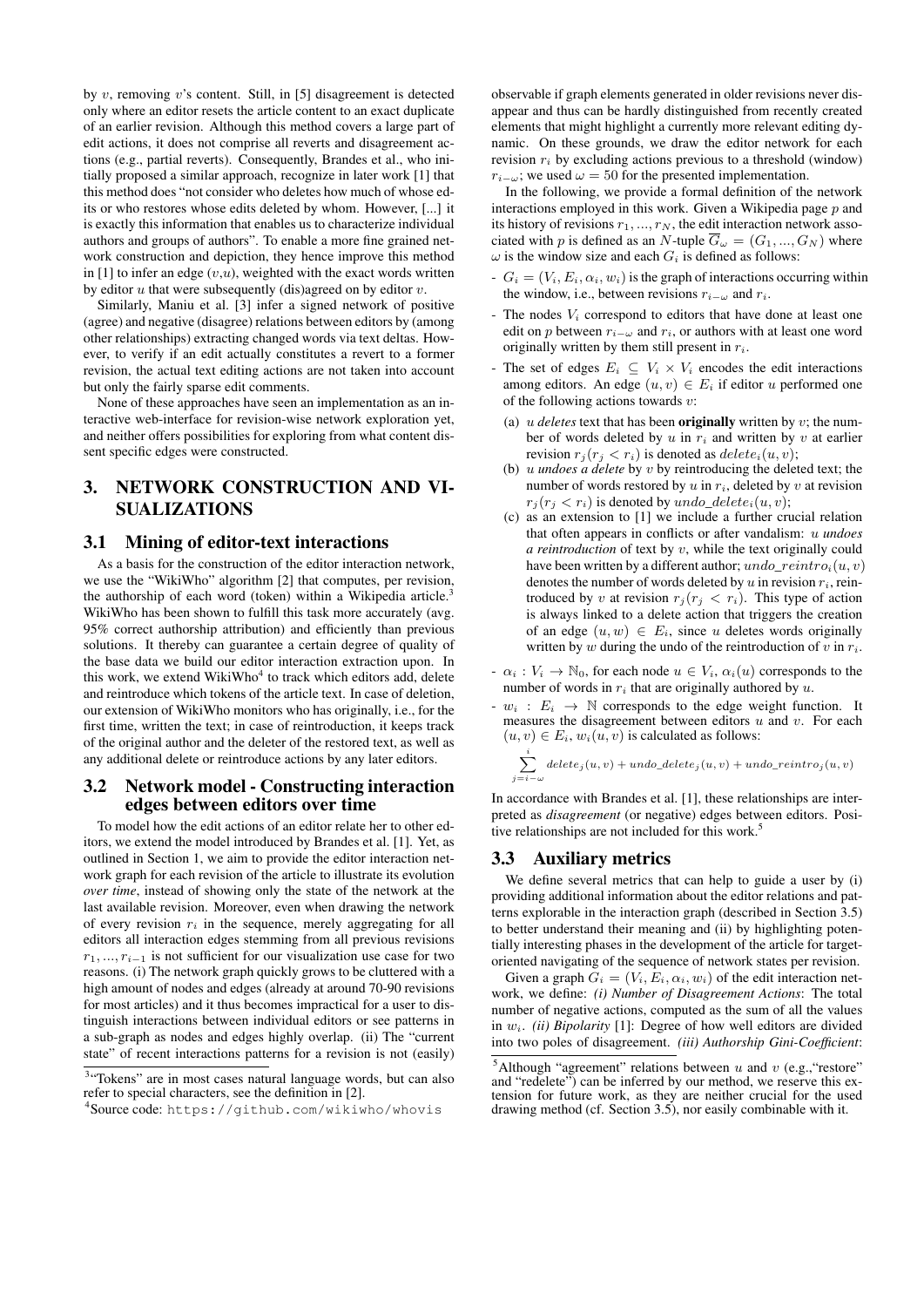

Figure 1: Inspection of the highlighted edge between Super-Magician and Derek.cashman in "Tropical Storm Alberto (2006)" via edge context (compressed illustration) reveals a dispute about style policies for headings, while parallel disagreements are minor or concern fact updates rather than clashes of opinions.

Measures how equal the authorship of tokens is distributed over the editors that have contributed to the content of revision  $r_i$ . Let  $c$  be the sequence of the  $n$  editors that own at least one token in  $r_i$ , indexed in non-decreasing order of authorship ( $\alpha$ ), we define:  $authorship\_gini_i = \frac{2 \cdot \sum_{j=1}^{n} j \cdot \alpha_i(c_j)}{\sum_{j=1}^{n} \alpha_i(c_j)} - \frac{n+1}{n}$ 

*(iv) Disagreement Focus*: High values indicate that the negative actions performed in  $r_i$  by u are particularly targeting editor v; calculated as:  $focus_i(u, v) = \frac{w_i(u, v)}{\sum_{z \in V_i} w_i(v)}$  $w_i(u,z)$ 

 $(v)$  *Reciprocity*: Mutual disagreement over time between editors  $u$ and v in  $r_i$ , denoted as  $reciprocity_i(u, v)$ , is modeled as a weight function (weight  $\phi \in [0.0; 1.0]$ ) of the portion of content in disagreement between  $u$  and  $v$  in  $r_i$  and the average disagreement focus of u and v in the window  $\omega$ :  $\phi \cdot \frac{\min(w_i(u,v), w_i(v,u))}{\max(w_i(u,v), w_i(v,u))} +$  $(1 - \phi) \cdot \text{avg}_{i - \omega \leq j \leq i}(\{focus_j(u, v), focus_j(v, u)\})$ 

#### 3.4 Edge Context: Explaining Disagreement

In existing solutions for depiction of editor-interaction in Wikipedia it is close to impossible for a user to understand *what* exactly editors were (dis)agreeing about from the plain network edges and hence what originated the edges in the first place. We thus introduce *edge context*. When clicking an edge, all disagreement actions leading to the creation of that edge in the graph will appear below the graph, so as to understand the disagreement in better detail. The context lists all revisions that contained the *delete*, undo *delete* and undo\_reintro actions the selected edge is based on, from node  $u$  to node  $v$  and vice versa (listed left and right, cf. Figure 1). Each token being target of a specific action is highlighted and depicted with the closest four tokens to the left and to the right as seen by the editor at the time she took the action. If the direct neighbor tokens of two affected tokens overlap, they are merged. Removals



Figure 2: Top: two instances of temporal bipolar graph structures can be identified for targeted inspection at mark-up #1 and #2 in the bipolarity chart underneath. Bottom: auxiliary metrics, marked at the jumps of authorship concentration (#2) and total negative actions/reciprocal disagreement (#3) help finding changed editing dynamics after "featured article" status is reached (featured article indicator from "additional metrics" not shown).

of tokens (delete, undo\_reintro) are highlighted in red, adding of tokens (undo\_delete) in green. The edit comment and the source and target revisions for the action are displayed, and a link is given to the Wikipedia "diff" for the revision.

#### 3.5 Visualization Implementation

The visualization (Figure 1) is implemented using  $D3$ .<sup>7</sup> After selecting an article, users visualize the editor network and a plot of the metrics from Section 3.3. Users can navigate the editor network over time via a slider or skip buttons. In addition, whoVis offers two more view tabs: "ownership", and "additional metrics".

Given a revision  $r_i$ , the ratio of a node  $u \in V_i$  in the graph is proportional to the percentage of words in  $r_i$  that were authored by u, i.e.,  $ratio_i(u) = \alpha_i(u) / \sum_{v \in Vi} \alpha_i(v)$ . A minimum ratio is defined to make nodes visible even if the editor did not author any text. Every node is assigned a color; this allows for easily tracking nodes when their position changes over time. The node of the editor of  $r_i$  is highlighted with a dark-colored border. Nodes can be dragged to clear any potential overlap of graphical elements; hovering over a node will highlight all connected nodes.

The coordinates of nodes are computed with the approach by Brandes et al. [1]. This technique is the most fitting as nodes are unvaryingly placed in the center of the graph if they are neutral to each other or only do small corrections, while high disagreement nodes get "pushed out" to the periphery. The algorithm computes the eigenbasis of the matrix  $A, A(u, v)$  being the disagreement between editors u and v, and vice versa. We build a matrix  $A_i$  for each  $r_i$ , with  $A_i(u, v) = w_i(u, v) + w_i(v, u)$ . Then, the two most negative eigenvalues of  $A_i$  and their eigenvectors  $x_i$  and  $y_i$  are computed, resulting in the  $x$ - and  $y$ -coordinates of nodes in  $r_i$ , respectively. Editors in window  $\omega$  that did not cause a disagreement

<sup>6</sup>Text-diff by Wikiwho and Mediawiki can differ in some instances, which does *not* imply one of the methods being objectively wrong.  $'$ http://d3js.org/